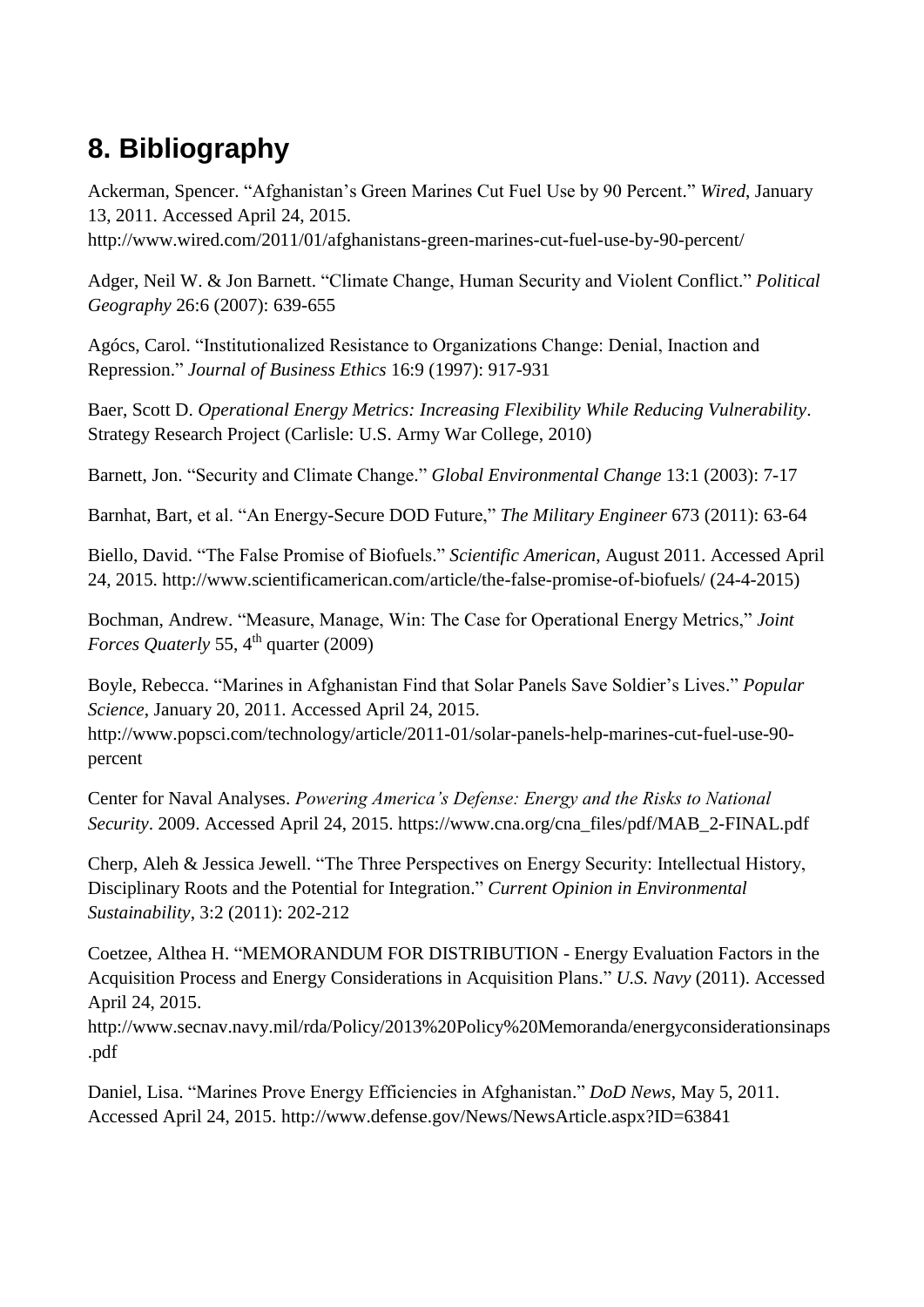Danish Ministry of Defence. *Forsvarsministeriets klima- og energistrategi 2012-2015*. (Copenhagen: Forsvarsministeriet, 2012)

Danish Ministry of Defence."Tema om Energi." Accessed April 24, 2015. <http://www2.forsvaret.dk/temaer/energi/Pages/Kampagner.aspx>

Danish Ministry of Defence & Lithuanian Ministry of Defence. *Towards a smarter and greener defence: NATO and the green defence dimension – opportunities to be investigated.* (2013)*.* Accessed April 24, 2015. [http://danato.um.dk/da/~/media/danato/Documents/News/Pressemeddelelse%20-](http://danato.um.dk/da/~/media/danato/Documents/News/Pressemeddelelse%20-%20Green%20Defence%20NATO_june%202013.pdf) [%20Green%20Defence%20NATO\\_june%202013.pdf](http://danato.um.dk/da/~/media/danato/Documents/News/Pressemeddelelse%20-%20Green%20Defence%20NATO_june%202013.pdf)

Defence IQ. "Saving Lives by Improving Fuel Efficiency: The Need for Investments into Frontline Renewables." *Defence IQ,* October 2014. Accessed April 24, 2015. <http://www.militaryengineeringevent.com/media/1002512/32871.pdf>

Deloitte. *Energy Security – America's Best Defense*. Deloitte's Department of Defence Practice and Federal Government Services, 2009. Accessed April 24, 2015. [http://www.offiziere.ch/wp](http://www.offiziere.ch/wp-content/uploads/us_ad_EnergySecurity052010.pdf)[content/uploads/us\\_ad\\_EnergySecurity052010.pdf](http://www.offiziere.ch/wp-content/uploads/us_ad_EnergySecurity052010.pdf)

Deni, John R. "The Military Implications of 21<sup>st</sup> Century Energy Security," in *New Realities: Energy Security in the 2010s and Implications for the U.S. Military*, edited by John R. Deni. Carlisle: United States Army War College Press, 2015.

Department of Defense. *Quadrennial Defense Review*. U.S. Department of Defense, 2010A. Accessed April 24, 2015. [http://www.defense.gov/qdr/images/QDR\\_as\\_of\\_12Feb10\\_1000.pdf](http://www.defense.gov/qdr/images/QDR_as_of_12Feb10_1000.pdf)

Department of Defense. *Memorandum of Understanding Between the U.S. Department of Energy and U.S. Department of Defense*. U.S. Department of Defense, 2010B, July 22, 2010. Accessed April 24, 2015. [http://energy.gov/sites/prod/files/edg/news/documents/Enhance-Energy-Security-](http://energy.gov/sites/prod/files/edg/news/documents/Enhance-Energy-Security-MOU.pdf)[MOU.pdf](http://energy.gov/sites/prod/files/edg/news/documents/Enhance-Energy-Security-MOU.pdf)

Department of Defense. *Energy for the Warfighter: Operational Energy Strategy*. U.S. Department of Defense, Washington D.C., 2011.

Department of Defense. "More Fight, Less Fuel." *Tactical Power Source Summit,* U.S. Department of Defense, 2015. Accessed April 24, 2015. [http://www.milspray.com/assets/media/morefight\\_lessfuel.pdf](http://www.milspray.com/assets/media/morefight_lessfuel.pdf)

Dorman, Andrew & Paul Cornish. "National Defence in the Age of Austerity." *International Affairs* 85:4 (2009): 733-753

Dryzek, John S. *The Politics of the Earth*: Environmental Discourses*.* Oxford: Oxford University Press, 2013.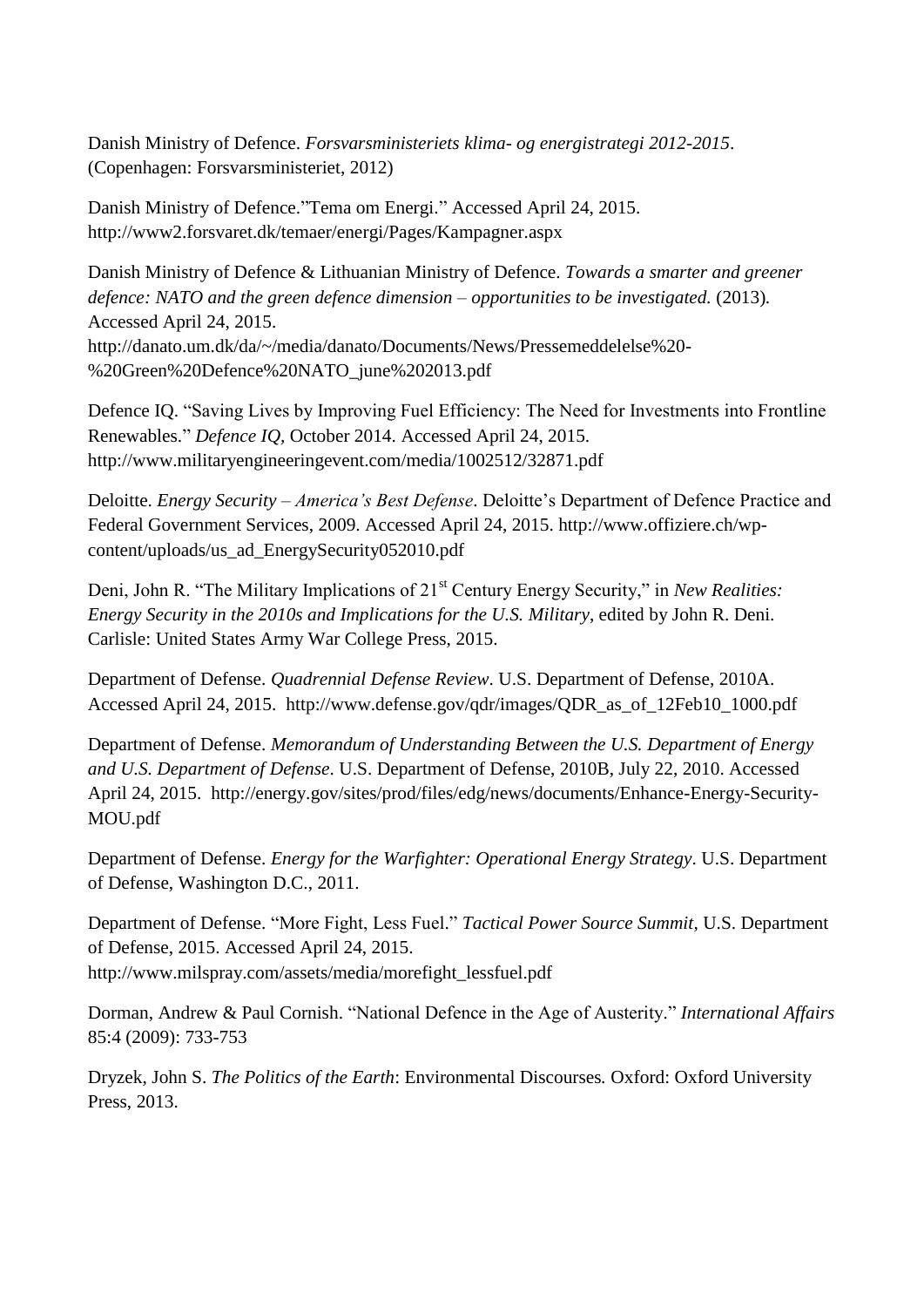ENSEC COE. "Centre of Excellence." *NATO Energy Security Centre of Excellence* (2012). Accessed April 24, 2015.<http://www.enseccoe.org/en/about-us/centre-of-excellence.html>

European Commission. *Communication from the Commission to the European Parliament, the Council, the European Economic and Social Committee and the Committee of the Regions: a roadmap for moving to a competitive low carbon economy in 2050*. European Commission, 2011. Accessed April 24, 2015. [http://eur-lex.europa.eu/legal](http://eur-lex.europa.eu/legal-content/EN/TXT/?uri=CELEX:52011DC0112)[content/EN/TXT/?uri=CELEX:52011DC0112](http://eur-lex.europa.eu/legal-content/EN/TXT/?uri=CELEX:52011DC0112)

European Commission. *Roadmap for Moving to a Low-Carbon Economy in 2050.* European Commission, 2015. Accessed April 24, 2015. [http://ec.europa.eu/clima/policies/roadmap/index\\_en.htm](http://ec.europa.eu/clima/policies/roadmap/index_en.htm)

Giegerich, Bastian."Budget Crunch: Implications for European Defence." *Survival: Global Politics and Strategy* 52:4 (2010): 87-98

HM Government. *Securing the Future: Delivering UK Sustainable Development Strategy*. London: The Secretary of State for Environment, Food and Rural Affairs, 2005.

HM Government. *Mainstreaming Sustainable Development: The Government's Vision and What this Means in Practice*. London: The Secretary of State for Environment, Food and Rural Affairs, 2011A.

HM Government. *Sustainable Development Strategy: A Sub-Strategy of the Strategy for Defence*. London: The Secretary of State for Defence, 2011B.

Hornitschek, Michael J. *War Without Oil: A Catalyst or True Transformation*. Alabama: Center for Strategy and Technology, Maxwell Air Force Base, 2006.

Hunter, Duncan. "John Warner National Defense Authorization Act for Fiscal Year 2007." *U.S. Congress* (2006). April 24, 2015. <https://www.govtrack.us/congress/bills/109/hr5122/text>

Lafferty, William M. "The Politics of Sustainable Development: Global Norms for National Implementation." *Environmental Politics* 5: 2 (1996): 185-208

Lengyel, Gregory J. *Department of Defense Energy Strategy: Teaching an Old Dog New Tricks*. Washington D.C.: 21<sup>st</sup> The Brookings Institution, Century Defence Initiative, 2007.

Levin, Carl. "Duncan Hunter National Defense Authorization Act for Fiscal Year 2009." *U.S. Congress* (2008). Accessed April 24, 2015. <https://www.govtrack.us/congress/bills/110/s3001/text>

Mabus, Ray. *Remarks by the Honourable Ray Mabus*. Virginia: Naval Energy Forum, 2009. Accessed April 24, 2015.

[http://www.navy.mil/navydata/people/secnav/Mabus/Speech/SECNAV%20Energy%20Forum%20](http://www.navy.mil/navydata/people/secnav/Mabus/Speech/SECNAV%20Energy%20Forum%2014%20Oct%2009%20Rel1.pdf) [14%20Oct%2009%20Rel1.pdf](http://www.navy.mil/navydata/people/secnav/Mabus/Speech/SECNAV%20Energy%20Forum%2014%20Oct%2009%20Rel1.pdf)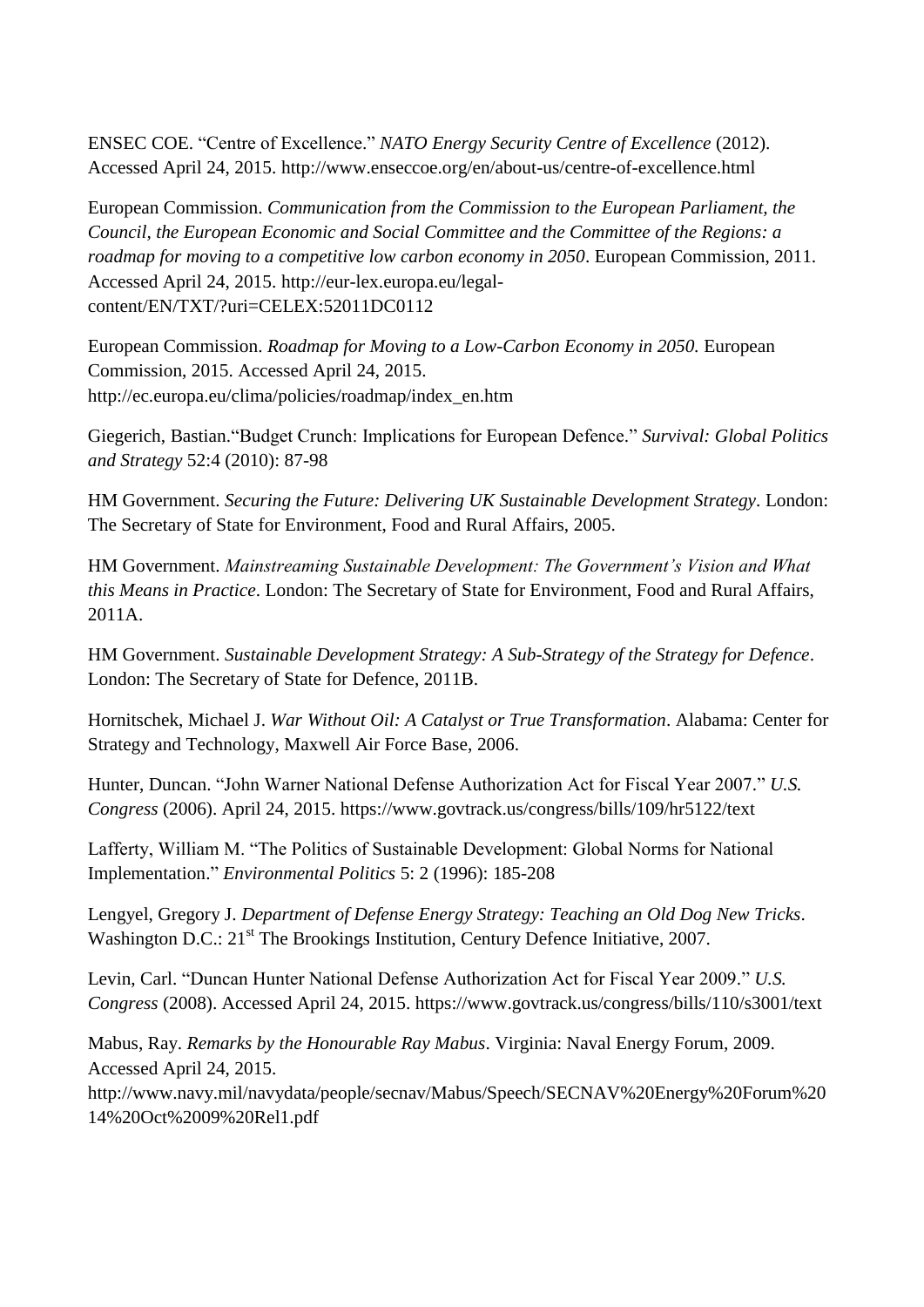Marina Militare. "Flotta Verde." *Ministero della Difesa*, 2015. Accessed April 24, 2015. <http://www.marina.difesa.it/EN/facts/greenfleet/Pagine/default.aspx>

Matsunaga, Mark. "Navy Looks to Biofuels to Sail the Great Green Fleet in 2016." *U.S. Navy*, 2014. Accessed April 24, 2015. [http://www.navy.mil/submit/display.asp?story\\_id=82044](http://www.navy.mil/submit/display.asp?story_id=82044)

Mitchell, Donald. *A Note on Rising Food Prices*. Washington D.C.: The World Bank, 2008.

NATO. *Green Defence Framework*. Brussels: NATO International Staff, Private Office of the Secretary General, 2014A

NATO. *Wales Summit Declaration*. The North Atlantic Council, 2014B. Accessed April 24, 2015. [http://www.nato.int/cps/en/natohq/official\\_texts\\_112964.htm](http://www.nato.int/cps/en/natohq/official_texts_112964.htm)

NATO. *2013/2014 NATO Defence Planning Capability Review – Denmark*. Brussels: The North Atlantic Council, 2014C.

NIC. *Global Trends 2030: Alternative Worlds*, U.S. National Intelligence Council, Washington DC

O'Hanlon, Michael. "Transforming NATO: the Role of European Forces." *Survival: Global Politics and Strategy* 39: 3 (1997): 5-15

Oreskes, Naomi. "The Scientific Consensus on Climate Change." *Science* 306:5702 (2004): 1686

Pasquale, Tripodi. "Flotta Verde! The Italian Navy's Green Fleet underway," *Biofuel Digest*, March 16, 2014. Accessed April 24, 2015. [http://www.biofuelsdigest.com/bdigest/2014/03/16/flotta](http://www.biofuelsdigest.com/bdigest/2014/03/16/flotta-verde-the-italian-navys-green-fleet-underway-the-story-in-pictures/)[verde-the-italian-navys-green-fleet-underway-the-story-in-pictures/](http://www.biofuelsdigest.com/bdigest/2014/03/16/flotta-verde-the-italian-navys-green-fleet-underway-the-story-in-pictures/)

Rosenthal, Elisabeth. "U.S. Military Orders Less Dependence on Fossil Fuels." *New York Times*, October 4, 2010. Accessed October 30, 2015, http://www.nytimes.com/2010/10/05/science/earth/05fossil.html?pagewanted=all&r=1

Salehyan, Idean. "From Climate Change to Conflict? No Consensus Yet." *Journal of Peace Research* 45:3 (2008): 315-326

Scharlemann, Jörn P.W. & William F. Laurence. "How Green are Biofuels?" *Science* 319:5859 (2008): 43-44

SEIA. *Enlisting the Sun: Powering the U.S. Military with Solar Energy*. Solar Energy Industries Association, 2013.

Shactman, Noah. "How the Navy's Incompetence Sank the 'Green Fleet'" *Wired*, July 17, 2012. Accessed April 24, 2015. <http://www.wired.com/2012/07/green-fleet/> (24-4-2015)

Shactman, Noah. "Senate Votes to Save the Navy's 'Great Green Fleet'" *Wired*, November 28, 2012. Accessed April 24, 2015. <http://www.wired.com/2012/11/senate-green-fleet/>